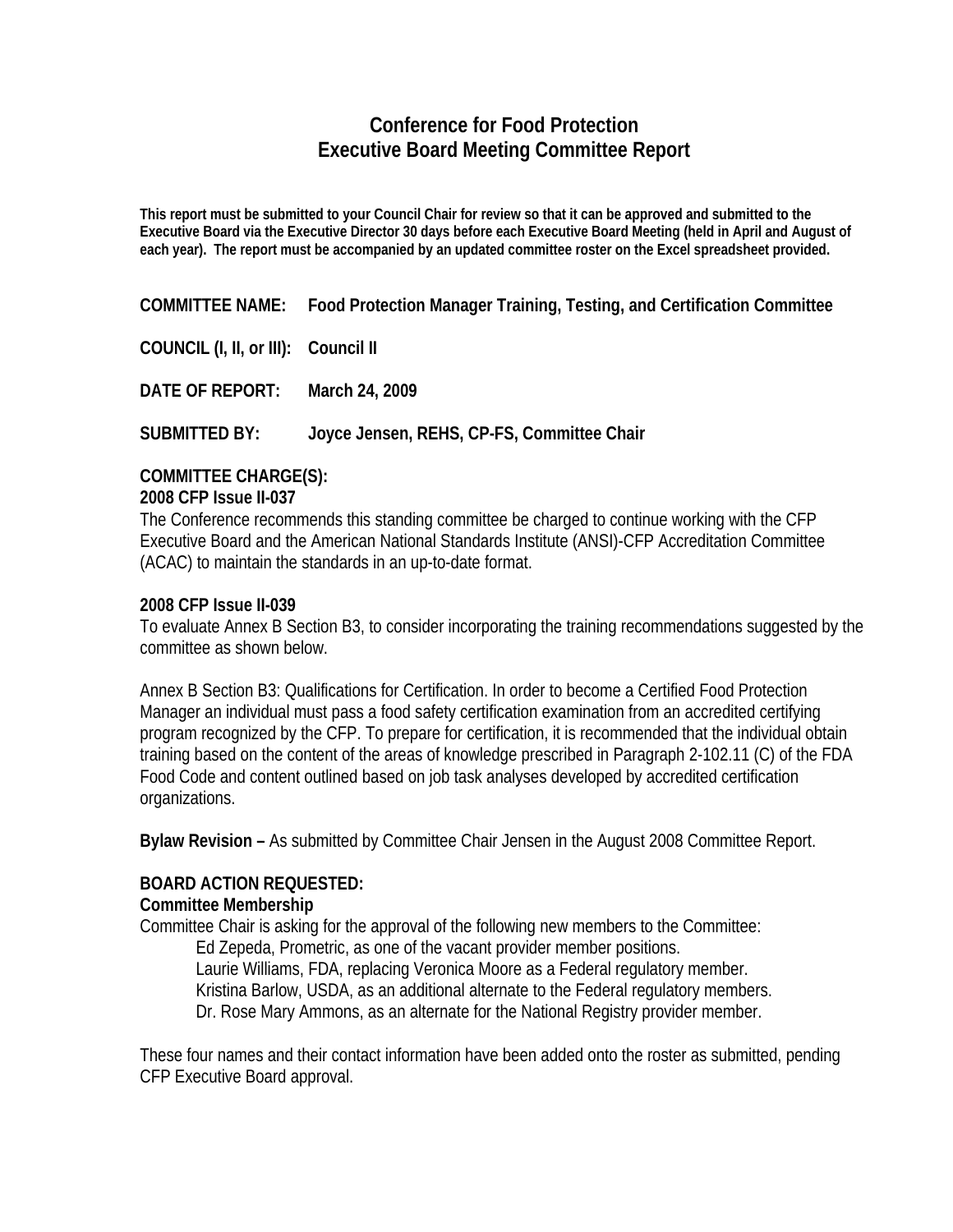## **PROGRESS REPORT / COMMITTEE ACTIVITIES WITH ACTIVITY DATES:**

## **Committee Conference Call - September 10, 2008**

The Food Protection Manager Training, Testing and Certification Committee (FMTTC) had their first conference call on September 10, 2008 with 20 members and 3 alternates as guests participating on the call. It was decided that a face to face meeting in early 2009 would be the best way to address the charges and the revisions to the committee bylaws. It was decided that it would be beneficial to have a committee member orientation as over half of the committee were new.

An online survey for the best date and location for the meeting was conducted by committee member Larry Lynch. Through this process it was decided to meet in Orlando, Florida on January 14-15, 2009 and that the meeting would be hosted by Dr. Cynthia Woodley at Professional Testing.

## **December 2008 – Response to Proposed Legislation in the State of Kentucky**

It was brought to the chair's attention by several committee members that Kentucky was proposing legislation to "accredit" examinations developed and administered by local Health Departments. Executive Director Jeff Lineberry sent a timely and well written response regarding Food Protection Manager Accreditation urging them to use the ANSI-CFP accreditation process.

## **Committee Meeting - January 14-15, 2009 in Orlando Florida**

The committee met on January 14 and 15, 2009. An orientation was presented by Dr. Woodley to 16 members and 2 alternates the first morning of the meeting. The new PowerPoint program will be provided to the CFP to be available on the CFP Website.

The committee meeting began the afternoon of January 14<sup>th</sup> with 18 members present, including the Chair and Vice Chair, and 5 non-voting committee alternates/guests. During the course of this meeting the committee developed alternate language for Annex B Section B3, which will be submitted as an issue to the 2010 CFP.

In addition, the committee discussed issues brought up by ANSI and the ACAC Committee. This certification process is different from most if not all because it was developed to allow one person to do the training and the testing. The concern is how can there be an assurance of a firewall between the training and testing components when both are being done by the same individual. The committee decided that Dr. Swift needed to be a part of further committee discussion on this issue, and although he was able to join this discussion by conference call, this will be added to the agenda for the next face to face meeting.

George Roughan volunteered to develop language for the Standard to help address this concern for discussion at the next conference call.

There were a few typos found in the Standard as found on the CFP website that Committee Chair Jensen will correct and provide to CFP.

The committee addressed the committee bylaws when the meeting resumed on January 15<sup>th</sup>.